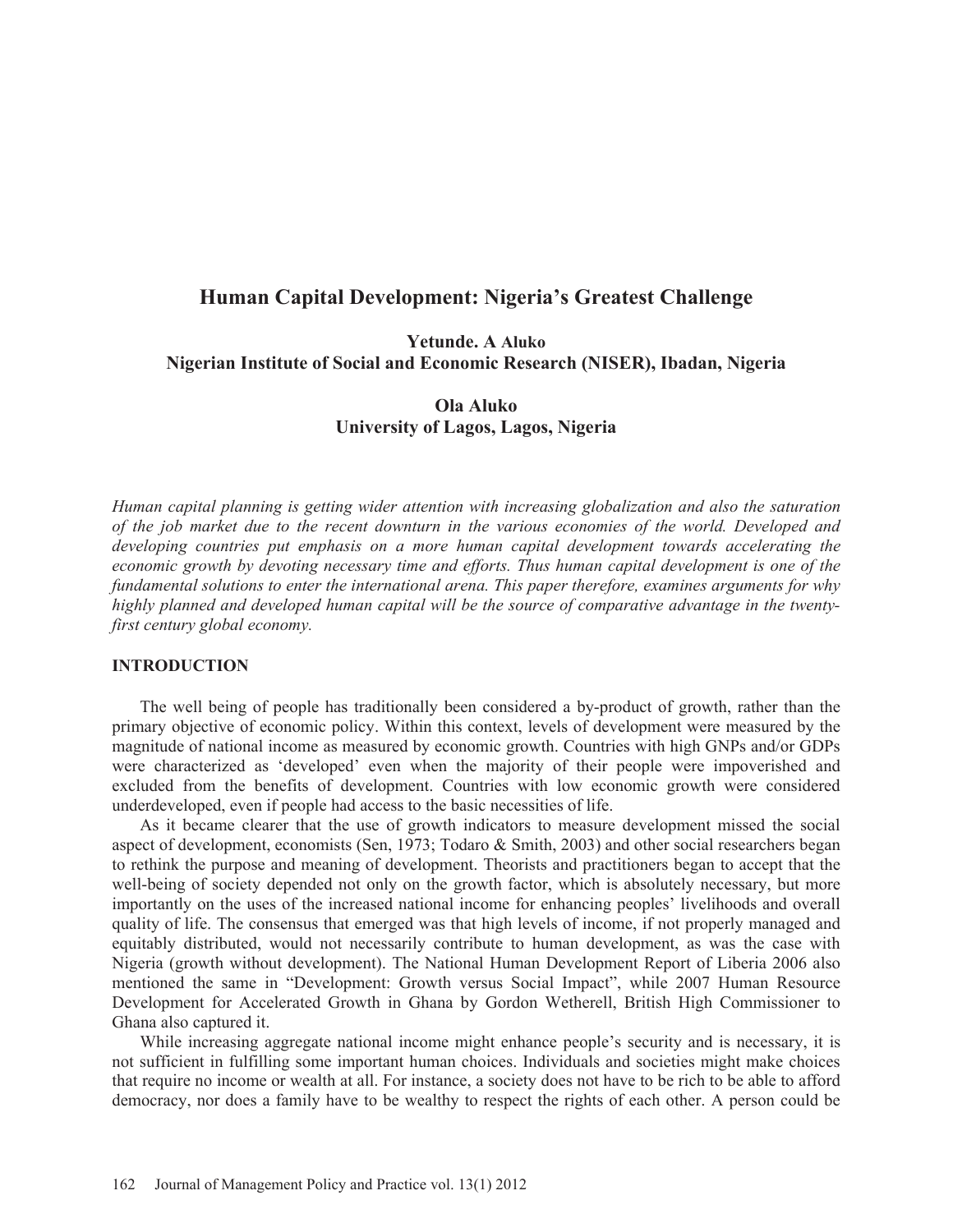rich, healthy and well educated, but lack the opportunity to effectively participate in the development process, thus constraining individual choices. Valuable social and cultural traditions can and are maintained at all levels of income (HDR, 1994). While economic growth is an important means to development, the achievement of human outcomes such as participation and gender equality do not depend on economic growth and levels of income alone. They also depend on how these resources are used – whether for buying weapons instead of producing food, or building houses instead of providing health care and educational facilities.

Development can therefore, be seen as the process by which a type of (social) change is introduced into a system in order to produce a better production method and improved social arrangement. It involves a structural transformation of the economy, society, polity and culture of a country. The level and rate of development of any particular society is influenced by so many variables such as the political culture, leadership and corruption. Although there are different perspectives to development, there is a general consensus that development will lead to a good change manifested in increased capacity of people to have control over material assets, intellectual resources and ideology, and obtain physical necessities of life like food, clothing, shelter, employment, etc. This is why some people have argued that the purpose of development is to improve people's lives by expanding their choices, freedom and dignity (Igbuzor, 2005).

However, the world today is very different from the one which experienced the two world wars. During the second half of the twentieth century considerable advancements in science and technology, along with the establishment of broadly-based governments and strengthening of institutions, have led to significant socio-economic progress and improvement in the lives of a large number of people in many countries. The advancement of the developed countries since the end of the Second World War has been through an aggressive development of capacity both human and institutional. Indeed, the globalization phenomenon of the present age could not have been possible without the development and application of knowledge and the institutional capacity to sustain it. The examples of the United States of America and Germany, and of course, other developed countries reveal the critical role that universities, research centers, industries, foundations and government play in the institutionalization of capacity building. Universities and research institutes in Europe and America demonstrate their social relevance not only through their esoteric research, but also through their contribution to meeting the needs of industry. An enabling environment for collaborative capacity building among the community of actors is important and the governments in these countries recognize their important role in this. Even the President of Nigeria in his  $50<sup>th</sup>$  Anniversary Celebration speech emphasized the importance of human capital development (The Punch, October 2, 2010).

Unfortunately, the underutilization of existing capacity and the loss of same through brain drain have made Africa to remain underdeveloped. The countries of Africa constitute most of the poorest societies in the world as they show the lowest indicators of socio-economic development (World Bank, 1998). While the level of poverty in the continent has been attributed to many interrelated causes by different social science researchers and other scholars, the low level of capacity building indicators has, in the past decades begun to emerge in research as a major cause of Africa's underdevelopment. It is also argued that the recent rapid economic development of the countries of Southeast Asia in the latter part of the 20th century has been due largely to their deliberate policy on capacity building through investment in human capital and institutional building (Oni, 2000).

In contrast, most African countries including Nigeria, Ghana, Liberia and Gambia have displayed lack of attention to the relevance and development of institutional capacity building. However, the problem of development has occupied the attention of scholars, activists, development workers and international organizations for many years with an increased tempo within the last decade. In Africa in general, and Nigeria in particular, corruption has been at the center of development an impediment of true and real development in the society. Nigeria, which was one of the richest 50 countries in the early 1970s, has retrogressed to become one of the 25 poorest counties at threshold of the twenty-first century.

The belief in human capital as a necessity for growth started in Nigeria during the implementation of the 1955-60 development plans and today, with the importance of knowledge in the economy, human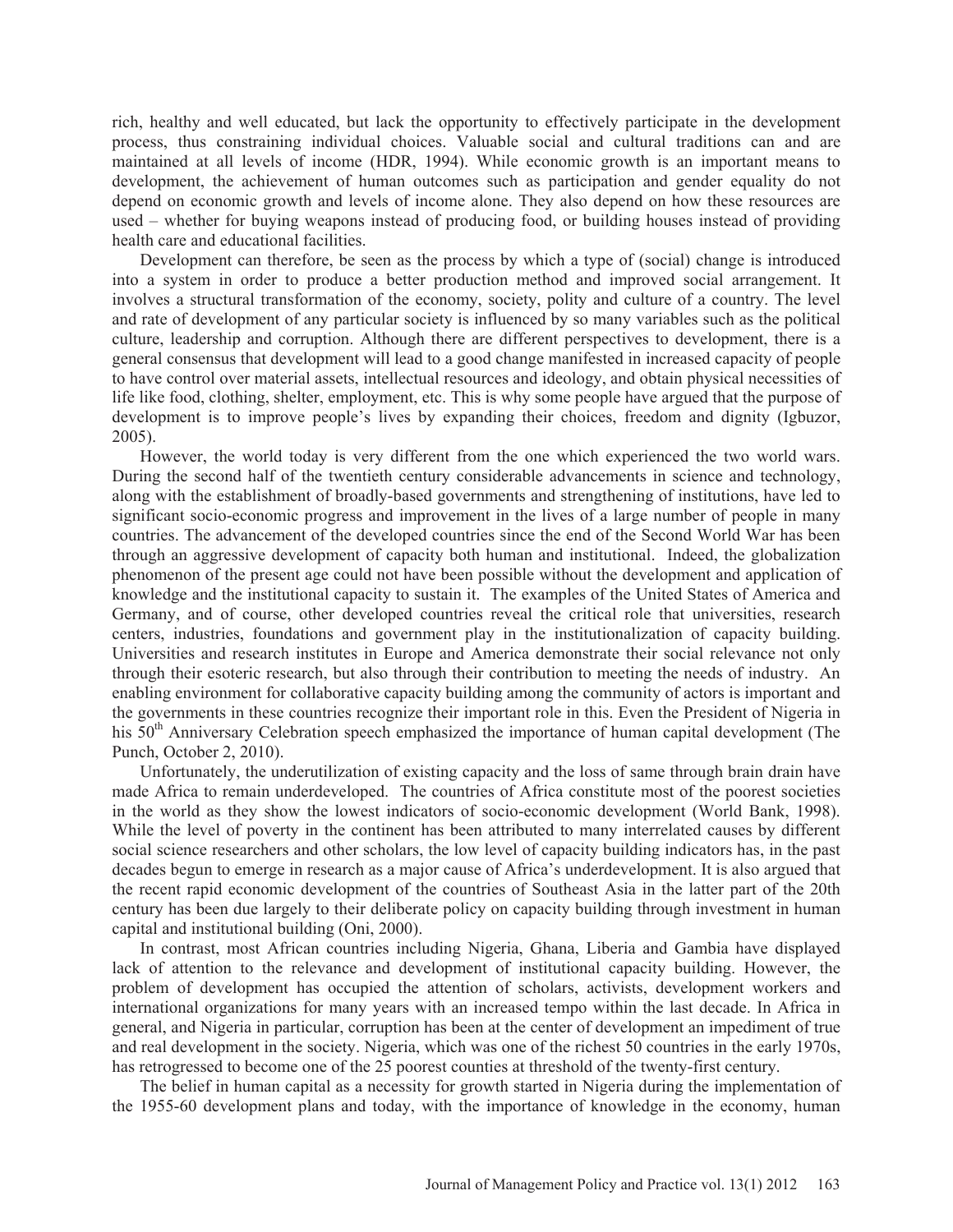capital has increasingly attracted both academic and public interest. Human capital is getting wider attention with increasing globalization and also the saturation of the job market due to the recent downturn in the various economies of the world. Developed and developing countries put emphasis on a more human capital development towards accelerating the economic growth by devoting necessary time and efforts. Thus human capital development (which includes education and health) is one of the fundamental solutions to enter the international arena.

The notion of education (which is the focus of this paper) as a capital good is rooted in the concept of "human capital", which attaches a high premium to human skills as a factor of production in the development process. A corollary of this is that human skill or productivity is just as important an input in the process of development as finance, natural wealth and physical plant. Because education plays a most important role in the creation and improvement of human capital, its relevance and importance to economic growth and development are now very well recognized in development planning (Jhingan, 2005). Experiences of developing countries during the past decades have indicated that shortage of talents and skills needed for development can decisively retard economic progress (World Bank, 1995). Therefore, a country like Nigeria cannot afford to leave education to the whims and caprices of individual choice. Since available resources for development are highly limited, public policies in the field of education must take full account of the needs of the country in terms of the development of manpower and skills. In Ghana, according to the British High Commission 2010 report, the primary education enrolment has increased from 69% to 79% while the 2006 report on Liberia indicates some changes are already going on in the country just coming out from crisis and conflicts.

In Nigeria however, the decline in the quality of education at all levels has become a fact of national life. Indeed, the most significant event in the sector in the recent past has been the continuing crisis that besets the educational system. This crisis is rooted in the deteriorating conditions within the citadels of learning, in respect of teaching facilities and other infrastructural facilities, the welfare of those engaged in the teaching profession and the ever increasing cost of education. This has culminated in student strikes and industrial actions by teachers at all levels of the educational system. As observed in the Third National Development Plan, at the primary level the shared responsibility of states and local governments in managing the schools leaves neither of the tiers of government responsible for the upkeep of the system. The result is that infrastructural facilities are not maintained and teachers' salaries are not paid for months. The same is applicable at the secondary level even though state governments have the sole responsibility for that tier of the educational system. At the tertiary level, the facilities are also rapidly deteriorating.

Several attempts have been made by government to reverse the deteriorating trend in the educational system. For example, in November 1990, the federal government constituted the Longe Commission on the Review of Higher Education in Nigeria with a view to redressing the situation. The recommendations of the Commission were largely left unimplemented by 1993, which gave rise to an industrial action declared by the Academic Staff Union of Universities (ASUU) that lasted for over five months. Since then, industrial actions by ASUU and Nigerian Union of Teachers have become a yearly event. This has disrupted the academic programme at virtually all levels and affected the quality of human capital produced in nation's higher institutions. This paper therefore examines: first, the place and importance of human capital planning and development in the twenty-first century global economy. Second, the challenges in Nigeria's human capital development system, with particular reference to current situation in the higher institutions; also, the implications of this for Nigeria's development and the suggested way out.

### **CONCEPTUAL ISSUES**

#### **Human Capital**

The concept of human capital refers to the abilities and skills of human resources of a country, while human capital formation refers to the process of acquiring and increasing the number of persons who have the skills, education and experience that are critical for economic growth and development of a country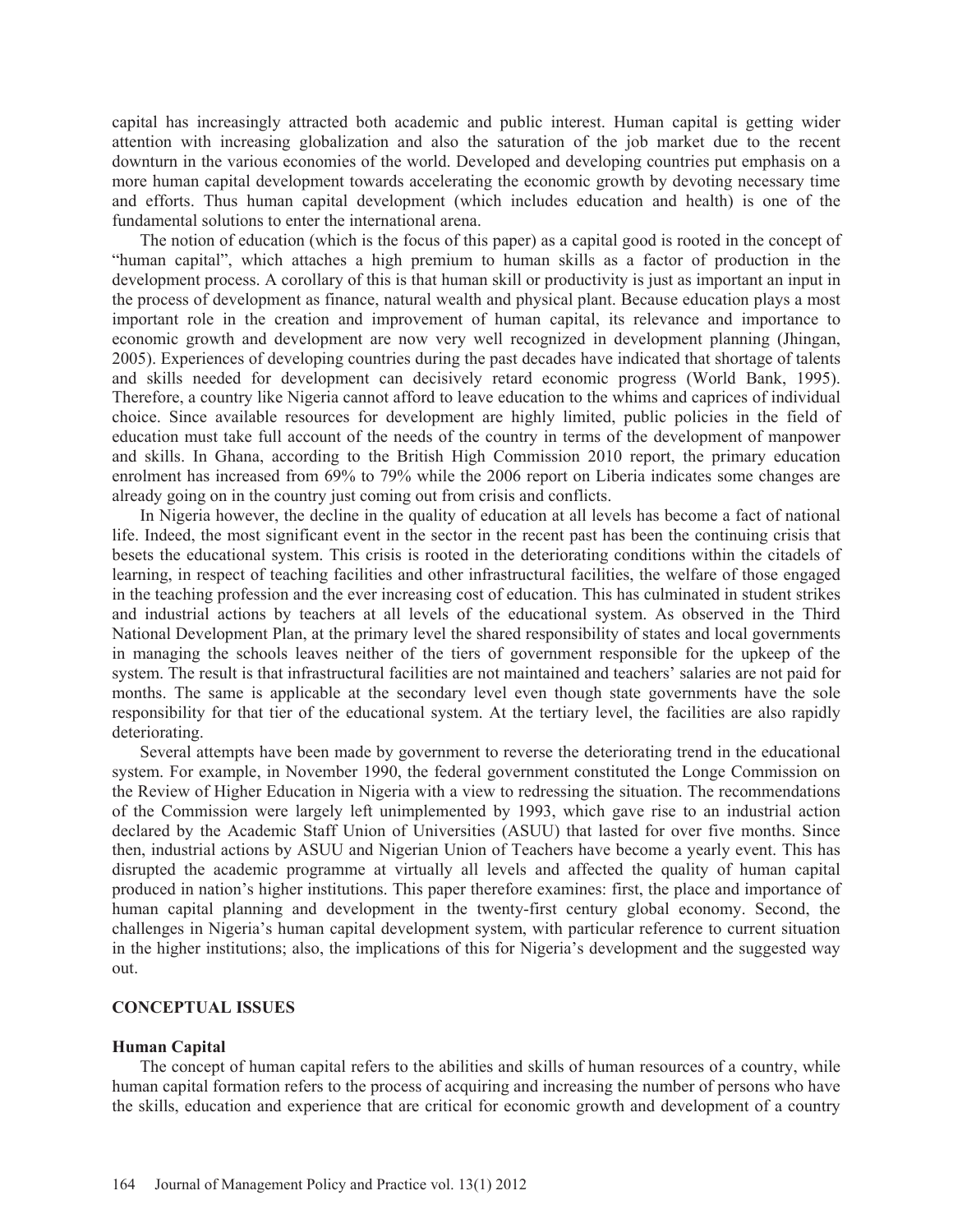(Okojie 1995:44). Human resources are all embracing, that is, it is inclusive of persons who works now, or are likely to be productively employed sooner or later. It is a continuum, a continuing process from childhood to old age, and a must for any society or enterprise that wishes to survive under the complex challenges of a dynamic world.

Yesufu (2000: 321), in agreement with this view, opines that "the essence of human resources development becomes one of ensuring that the workforce is continuously adapted for, and upgraded to meet, the new challenges of its total environment". This implies that those already on the job require retraining, reorientation or adaptation to meet the new challenges. This special human capacity can be acquired and developed through education, training, health promotion, as well as investment in all social services that influence man's productive capacities (Adamu, 2003).

Human capital could therefore, be defined as the knowledge, skills, abilities and capabilities possessed by people. Stiglitz and Boadway (1994) define human capital as the stock of accumulated skills and experiences that make workers more productive. Schultz (1993) also defined the term "human capital" as a key element in improving a firm assets and employees in order to increase productivity as well as sustain competitive advantage. Human capitals refer to processes that relate to training, education and other professional initiatives in order to increase the levels of knowledge, skills, abilities, values, and social assets of an employee which will lead to the employee's satisfaction and performance, and eventually on a firm performance. Rastogi (2000) stated that human capital is an important input for organizations especially for employees' continuous improvement mainly on knowledge, skills, and abilities. Thus, the definition of human capital is referred to as "the knowledge, skills, competencies, and attributes embodied in individuals that facilitate the creation of personal, social and economic well-being" (OECD, 2001: 18).

Quite clearly, human capital is an all embracing and multi-dimensional concept that cannot be fully captured by mere definition. A synthesis of the most popular attempts at defining human capital expounds the concept as:

- human resources; including knowledge, skills, attitudes and motivation belonging to an enterprise or society and engaged in the development of that enterprise or society to fulfil its objectives and to enhance the quality of life of its members;
- human capability and productivity engendered through knowledge and skills acquired from education, training and experience; and facilitated by' an enabling environment; and
- that intangible factor of the production process that contributes human intellect, skills and competencies in the production and provision of goods and services.

As a result of this, anything that contributes to the improvement of human productivity, stimulate resourcefulness and enhance human dignity and overall quality of human life while refining attitudes, is an integral part of the human capital of any nation. These will include four cardinal aspects namely the education system, health and social services as well as good governance. The more a nation has knowledgeable, skilled and resourceful individuals contributing to national growth and development, the higher the value of the human capital of that nation. The value of the human capital asset of a nation is a function of quantity, quality as well as the operating environment. In any country, there can be no meaningful economic growth without adequate human and natural resources. Human capital is so important that in the Khartoum Declaration of 1988, it was asserted that:

…the human dimension is the *sine qua non* of economic recovery…no SAP or economic recovery programme should be formulated or can be implemented without having at its heart detailed social and human priorities. There can be no real structural adjustment or economic recovery in the absence of the human imperative (Adedeji et.al.1990: 390)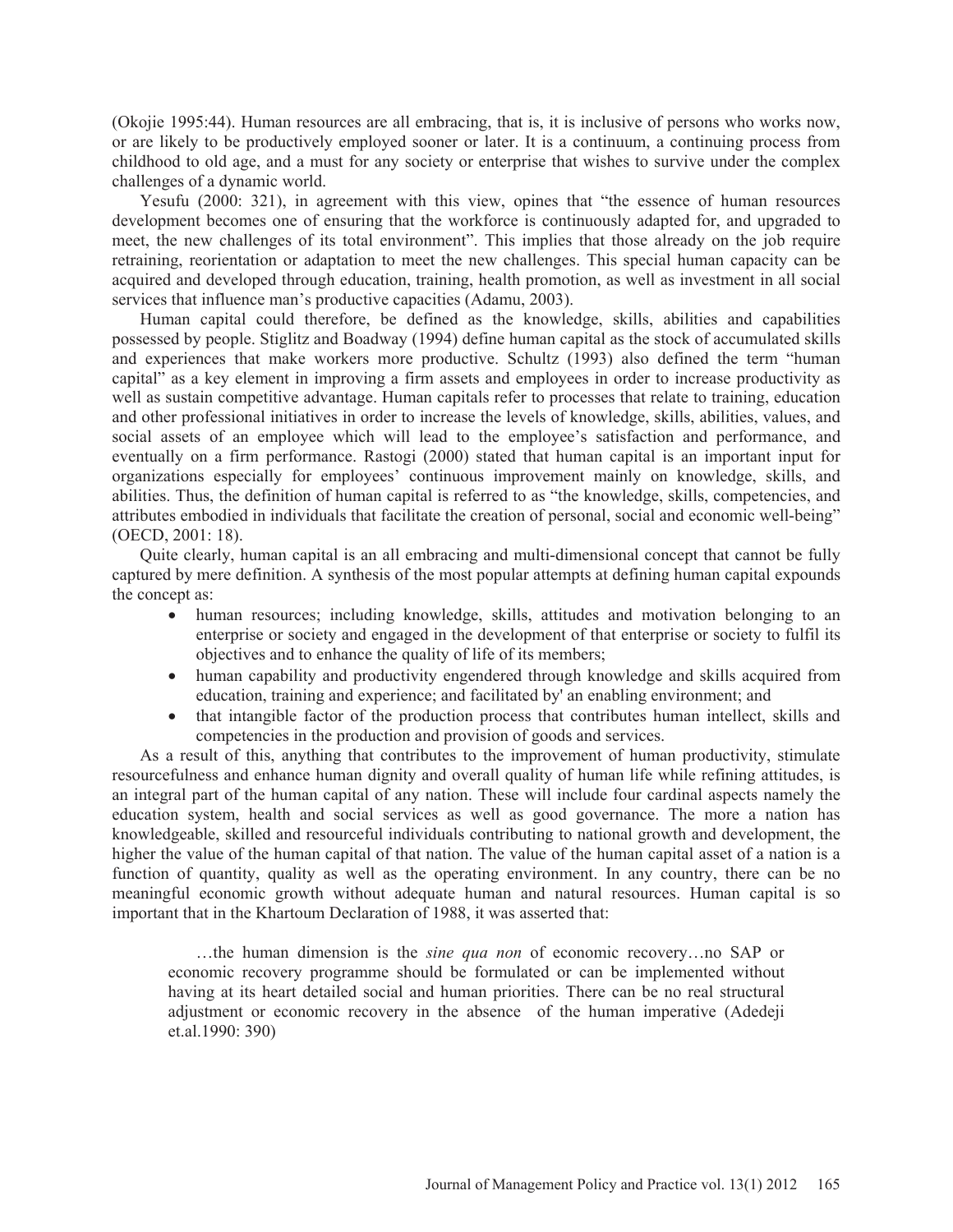#### **Human Capital Development**

Human capital development was described as an end or objective of development. It is a way to fulfill the potential of people by enlarging their capabilities, and this necessarily implies empowerment of people, enabling them to participate actively in their own development. Human capital development is also a means since it enhances the skills, knowledge, productivity and inventiveness of people through a process of human capital formation broadly conceived. Thus, human capital development is a people centered strategy, and not goods centered or production centered strategy of development. What really matters is the empowerment of people to identify their own priorities and to implement programmes and projects of direct benefit to them. This in turn implies the active participation of people in the development process and the consequent need to construct institutions that permit and indeed encourage that participation.

In human capital development, education and health are essential. Education is concerned with the cultivation of "the whole person" including intellectual, character and psychomotor development. It is the human resources of any nation, rather than its physical capital and material resources, which ultimately determine the character and pace of its economic and social development. According to Harbison:

"Human resources constitute the ultimate basis for the wealth of nations. Capital and natural resources are passive factors of production; human beings are the active agents who accumulate capital, exploit natural resources, build social, economic and political organization, and carry forward national development. Clearly, a country which is unable to develop the skills and knowledge of its people and utilize them effectively in the national economy will be unable to develop anything else" (Harbison, 1973, p.3).

Education occupies an important place in most plans for economic and social development. Whichever way one looks at it, the education sector is important in human development as a supplier of the trained manpower and it is a prerequisite for the accomplishment of other development goals. Also, it is the main sector through whose national identity goals and aspirations are given meaning and reality among the people.

## **LINKS BETWEEN CAPACITY DEVELOPMENT AND HUMAN DEVELOPMENT**

Capacity development has direct links with human development. In fact, there are a range of issues where the two are closely intertwined. These include: human capital development through health and nutrition, education and training; the accumulation of physical capital that increases the levels of investment to generate employment opportunities; strengthening governance through institutional and policy reforms; and the application of improved technologies, logistics and systems to enhance organizational performance. The ultimate mission of capacity development is for people to increase their incomes and improve their quality of life.

Capacity building helps create conditions that enable people to derive maximum benefits. It is an ongoing process that involves developing competencies (skills, knowledge, and attitudes) to enable people to make things happen. There are various dimensions of capacity development, which includes; Individual (human), Institutional (organizational) and societal (community) capacities. Since the focus of this paper is on human and institutional, these two will be discussed.

#### **Individual Capacities**

Individual capacities relates to the availability of the right quantity and quality of human capital to achieve and sustain national human development. There are two key components needed:

Planning present and future human capital stock by skills and expertise. Periodic human resources surveys are needed and a human capital plan should be prepared with the aim of mapping current and future capacity development needs, strategies and programmes; and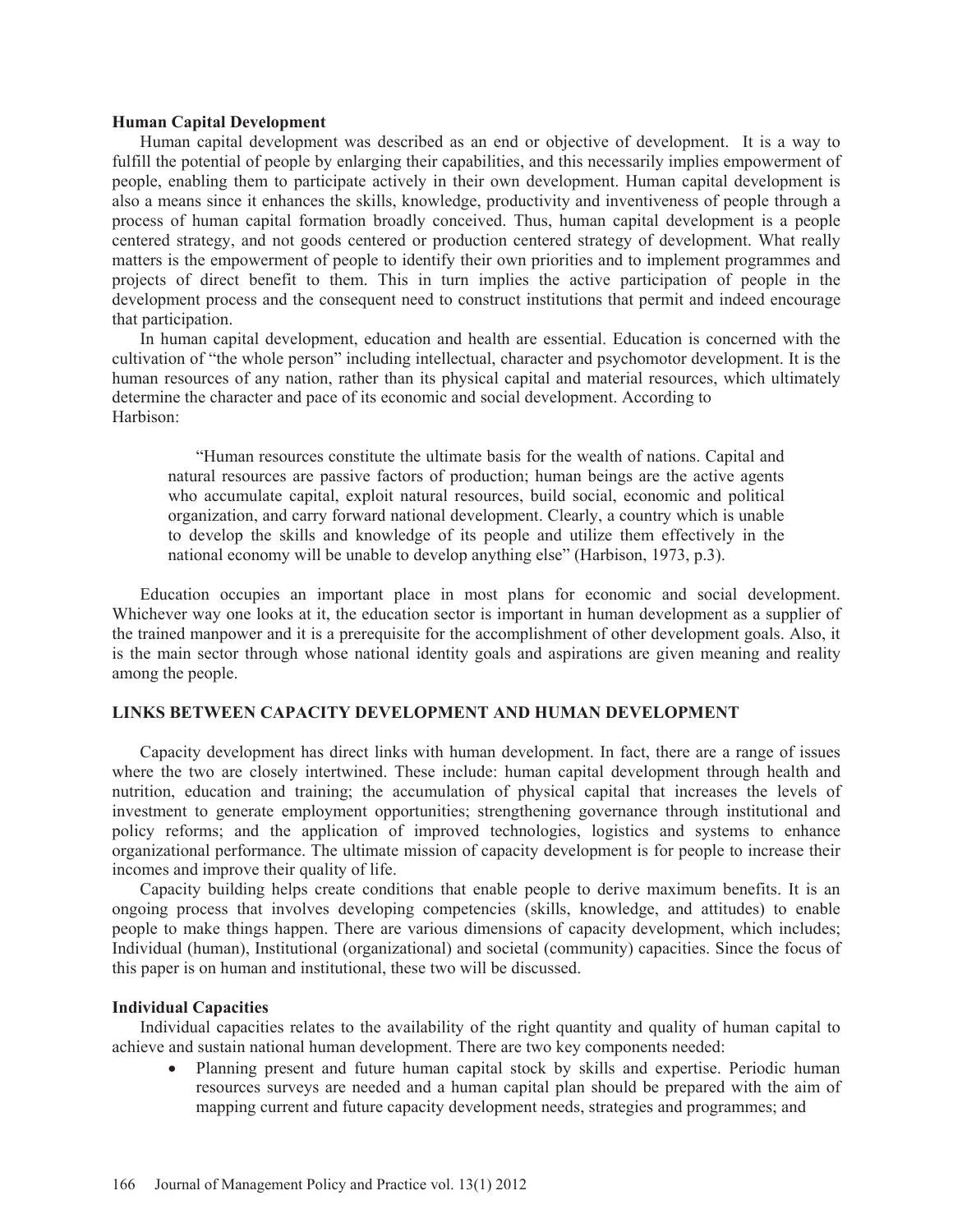• Ensuring that there are adequate teachers, school administrators and education planners in place to design, mount and execute specialized training as well as general and professional education to meet the nation's needs in accordance with the human capital mobilization plan.

The process of individual development involves a number of changes in innate resources such as knowledge, practical skills, mindsets, values, perceptions, stamina and relationships. The goal is for the individual to be empowered to live a happy, long and comfortable life. This may include providing general education and vocational training; creating a competent and motivated cadre of people that will guarantee a high level of productivity and growth; and providing good health services and nutritious food to improve health.

#### **Institutional Capacities**

Institutional capacities is concerned with institutional and organizational capabilities, both public and private, to attract financial and quality human capital and put it to productive use. Effective national performance is a condition stemming from efficient use of quality human and financial capital through institutions and organizations that enable the delivery of desired results.

Weak institutions are often central to the failure of development efforts. For example, poor management of public resources undermines the state as a guarantor of public welfare and security. Consequently, developing capacity at the organizational or institutional level involves reforming, as and where necessary, the structures, mandates, functions, remuneration, management systems, corporate culture and operational processes of organizations – especially the public sector. Institutions must also be adequately equipped to attract and make the best use of available resources. This involves improving physical facilities and equipment, institution linkages, networking and relations and institutional philosophies.

It should be emphasised at the point that the two components are complementary. For instance, if the institutional setting in a country is not appropriate, the realisation of the full benefits of even the best quality human capacity would be illusory.

#### **HUMAN CAPITAL DEVELOPMENT IN NIGERIA**

The importance of investing in education and health is well appreciated and understood in economies that wish to attain sustainable growth. The quality of a nation's development depends on the quality of its workforce. Nigeria is rated by international standards as 'less developed' and thus has economic growth as a major goal. Indeed, the importance of a prime sector such as education has been stressed in Nigeria since the early sixties following the submission of the Ashby report in September 1960. In recent times, during a keynote address by the former governor of the Central Bank - Dr J.O Sanusi (2002), he stressed the importance of human capital development for Nigeria, saying that the Nigerian economy has to be efficient and competitive in the new world order in which national frontiers no longer constitute barriers to human, material, and capital flows. He noted that one of the greatest barriers facing Nigeria in this millennium is the issue of capacity building to enhance productivity in the economy.

The government in Nigeria as explained by Ogujiuba and Adeniyi (2005) primarily controls education. They summarize the breakdown of this control from the federal to the state and the local government level. In Nigeria, the federal government is primarily responsible for the tertiary institutions although some states and private individuals also fund and run this level of education. Secondary education is mainly a state responsibility although there are some federal secondary schools. Primary education is a local government responsibility but there also exists a National Primary Education Commission (NPEC) that draws up the curricular for corporate bodies, individuals, religious organizations, international agencies, nongovernmental agencies and community based organizations with the three tiers of government.

Importance of higher education in national development in Nigeria is reflected in the goals for tertiary education as enunciated in the National Policy on education (NPE 1988), which are to:

• Contribute to national development through high-level manpower training.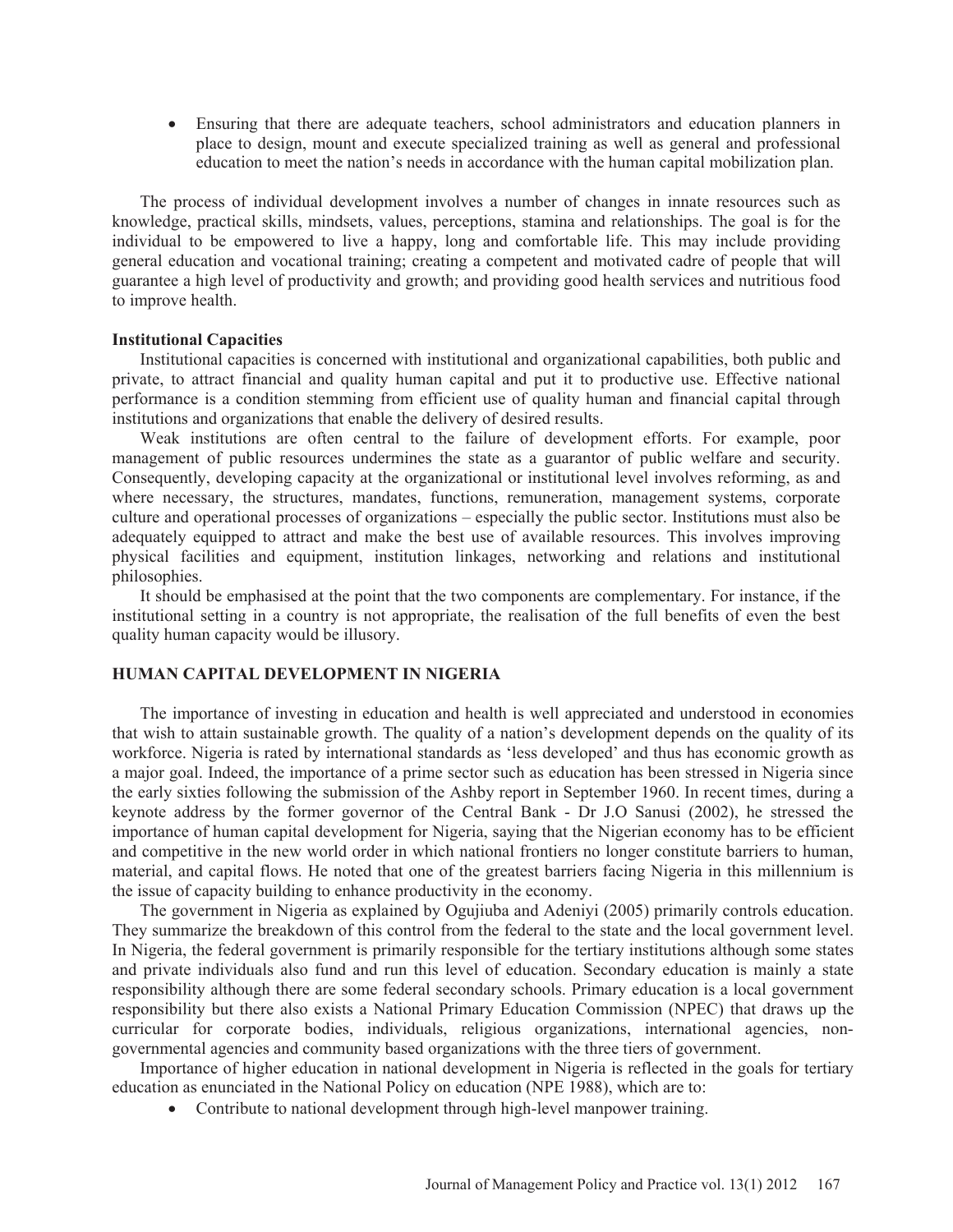- Develop and inculcate proper values for the survival of the individual and the society.
- Develop individual's intellectual capacity to understand and appreciate their local and external environments.
- Acquire both physical and intellectual skills, which will enable individuals to be selfreliant and useful members of the society.
- Promote and encourage scholarship and community service.
- Forge and cement national unity.
- Promote national and international understanding and interaction.

These set goals are expected to be achieved by tertiary institutions through teaching, research and development, sustainable staff development programs, generation and dissemination of knowledge and a variety of modes of programs.

Presently, the Federal Government reform agenda is anchored on the National Economic Empowerment Development Strategy (NEEDS) document, it was indicated that adult literacy rate of at least 65% by 2007 would be attained. The NEEDS recognizes the centrality of human capital development in achieving economic growth. It was described as a vital transformational tool. Therefore, the strategy aims at empowering the citizenry to acquire skills and knowledge that would prepare them for the world of work. In order to achieve this, the strategy was designed to address the following crucial issues:

- Faithful implementation of the free, compulsory Universal Basic education law to among others:
	- ¾ Improve education Infrastructure.
	- $\triangleright$  Expand institutional capacity to produce quality manpower.
	- $\triangleright$  Expand total school enrolment.
- Review of school curricular from primary to tertiary to incorporate vocational and entrepreneurial skills.
- Re-tooling and repositioning of technical schools to be able to address the technical manpower needs of the economy.
- Establishment of more vocational centers to encourage Nigerians to embrace vocational education.
- Review of school curricular at all levels to incorporate the study of information and communication technology (ICT).
- In view of Nigeria's position in, and vision of ECOWAS sub-region, review school curricula to make study of French compulsory from primary through secondary schools.
- Expand existing special education programs including the virtual library project, the distance learning program and the Nomadic education program.
- Sustain existing vocational/on-the-job training programs of the Federal government and encourage the states to do the same.
- The National Youths Service Corps will be reviewed with a view to using a good part of the service year to develop entrepreneurial and basic business skills in corps members. The orientation period will be extended to include a one-month period for formal training on entrepreneurship. Following the training, corps members will be posted mainly to industrial (including small scale enterprises) and agricultural concerns so that the exposure will expose them to consider the possibility of post-service self-employment.

However, despite the importance of educational institutions, Nigeria spends an almost insignificant proportion of her financial resources on education. Aigbokhan, Imahen & Ailemen (2007) note that a cursory look at the magnitude and trend of increases in allocation might be misleading in passing judgment on the budgetary performance until they are placed side by side with their percentage allocations. The characteristic pattern of the government's allocation to education and health in Nigeria as a percentage of the total budget revealed inconsistency. That is, health and education expenditure were not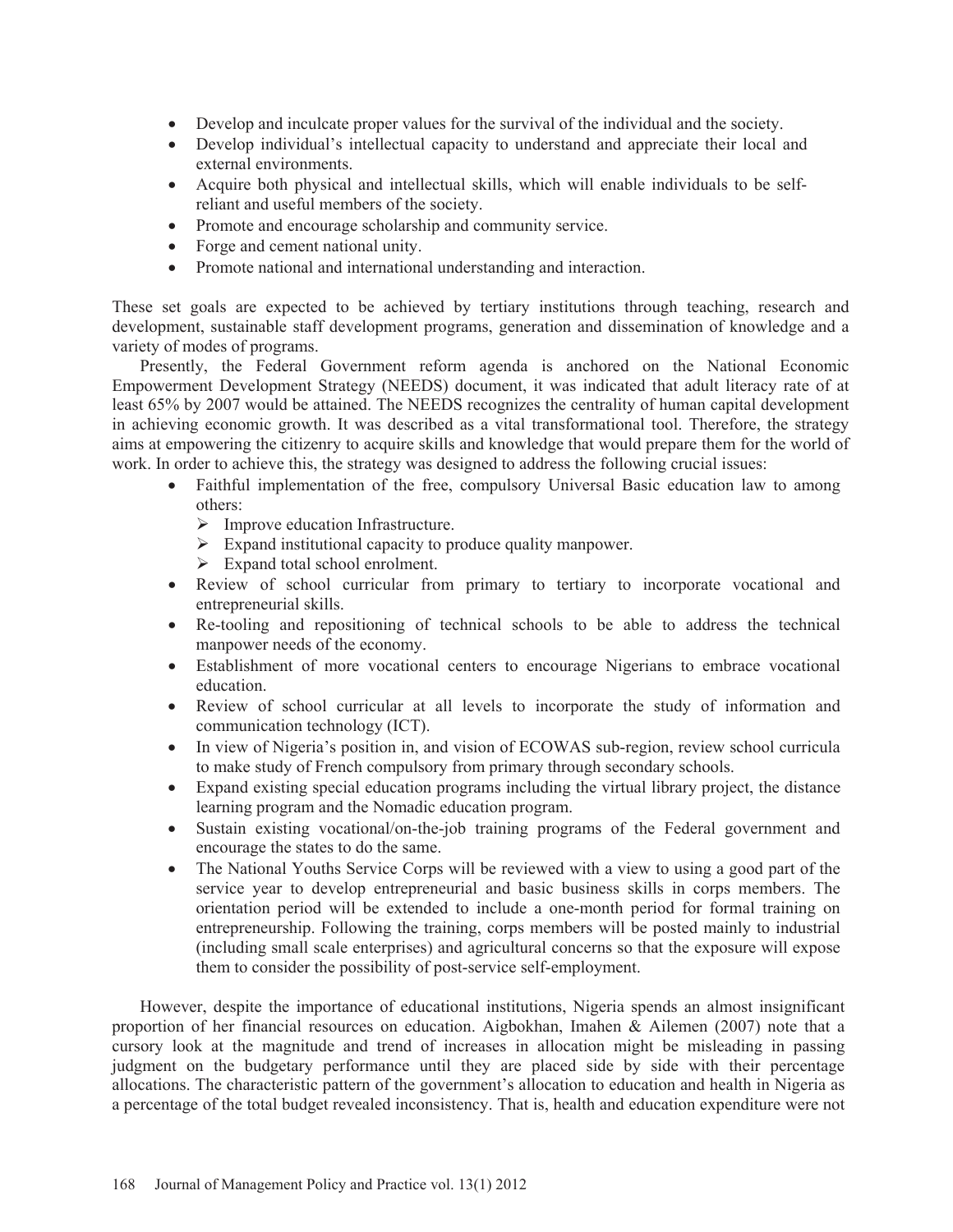considered as policy targets in the overall budgeting, or else, they would have maintained an increasing proportion of the yearly budget of the nation. Since the late seventies, budgetary allocations to education have not matched the increasing need for qualitative education for young Nigerians to be globally competitive. Research grants are administered discretionarily instead of systematically, when they are available.

This low priority in budgetary allocation to education by the Nigerian government *vis-a-vis* countries like Ivory Coast, Ghana, Kenya, South Africa and Zimbabwe has caused the problem of brain drain from the universities and lack of motivation for lectureship post among students. Africa as a whole has the resources and market for industrialization but the poor managerial capacity and weak technological institutions constitute major constraints (Oni, 2000). In a country where the education and training systems are not geared to the development of national capability more productive technology cannot be employed. The implication of this is that human resources development institutions must be strengthened to develop the needed capacity for African development. Such a policy should also incorporate a strategy for technological capacity building (TCB) as a continuous social process. To develop this capability a nation therefore needs to have the appropriate policy, build the necessary institutions and structures which must be sustainable.

# **EDUCATION AS AN INDEX OF HUMAN CAPITAL DEVELOPMENT: NIGERIAN CURRENT SITUATION**

Education affects every individual of a country. The general consensus has been that there is a high positive relationship between rise in educational expansion and economic development. The report of Ashby Commission supported this assertion and in fact favored the expansion of the educational sector. The old 6-5-2-4 inherited from the colonial masters was replaced by the 6-3-3-4 education system in 1987. This means that pupils will spend six years to get primary education, six years in secondary school (three years of junior secondary and three years of senior secondary education) and four years of higher education.

In Nigeria, the Federal government is principally responsible for the tertiary institutions. However, several states also fund this level of education. Indeed, with the approval of the eight new universities, the number of the nation's private universities has risen to 20 and they will be funded by private individuals. Secondary education is mainly a state responsibility though there are some federal secondary schools. Primary education is a local government responsibility, but there exist also a National Primary Education Commission (NPEC) that draws up the curricula for the schools in this category. There has also been collaboration by corporate bodies, individuals, religious organizations, international agencies, non-governmental organizations (NGOs) and community-based organizations (CBOs) with the three tiers of government.

According to Ogujiuba & Adeniyi, (2005), the enrolment in primary school was 12.2 million in 1980, declining thereafter to 11.5 million in 1987. Since 1988, both enrolment and number of primary schools have increased progressively to 26.3 million and 52,815 respectively, in 2003. The student-teacher ratio in primary school which stood at 35 in 1980 rose to 44 in 1986 declining thereafter to 36 in 1990. From there it rose to 60 in 1995 declining afterwards to 53 in 2003. When compared to the United Nations stipulated minimum of 25 it is seen that Nigeria has not performed well.

Post-primary enrolment was 1.0 million in 1980, rose further to 3.4 million in 1984. By 1989, enrolment had declined to 2.7 million, rising afterwards to 2.9 million in 1990. From 1990, post-primary enrolment had risen steadily, reaching 7.1 million in 2003. In the same manner, the number of schools rose from 6,001 in1990 to 11,918 in 2003. The student-teacher ratio increased from 28 in 1980 to 38 in 1984. It rose to 40 in 1995, declined to 37 in 1996. In 2003, the ratio fell to 38 compared to 40 recommended by the National Policy on education. This is a noticeable improvement, which should be sustained.

The number of universities was 13 in 1980, rose to 16 in 1981 and 28 in 1987. In all, the number of tertiary institutions increased from 104 in 1988 to 202 in 2003. Even the number has increased as at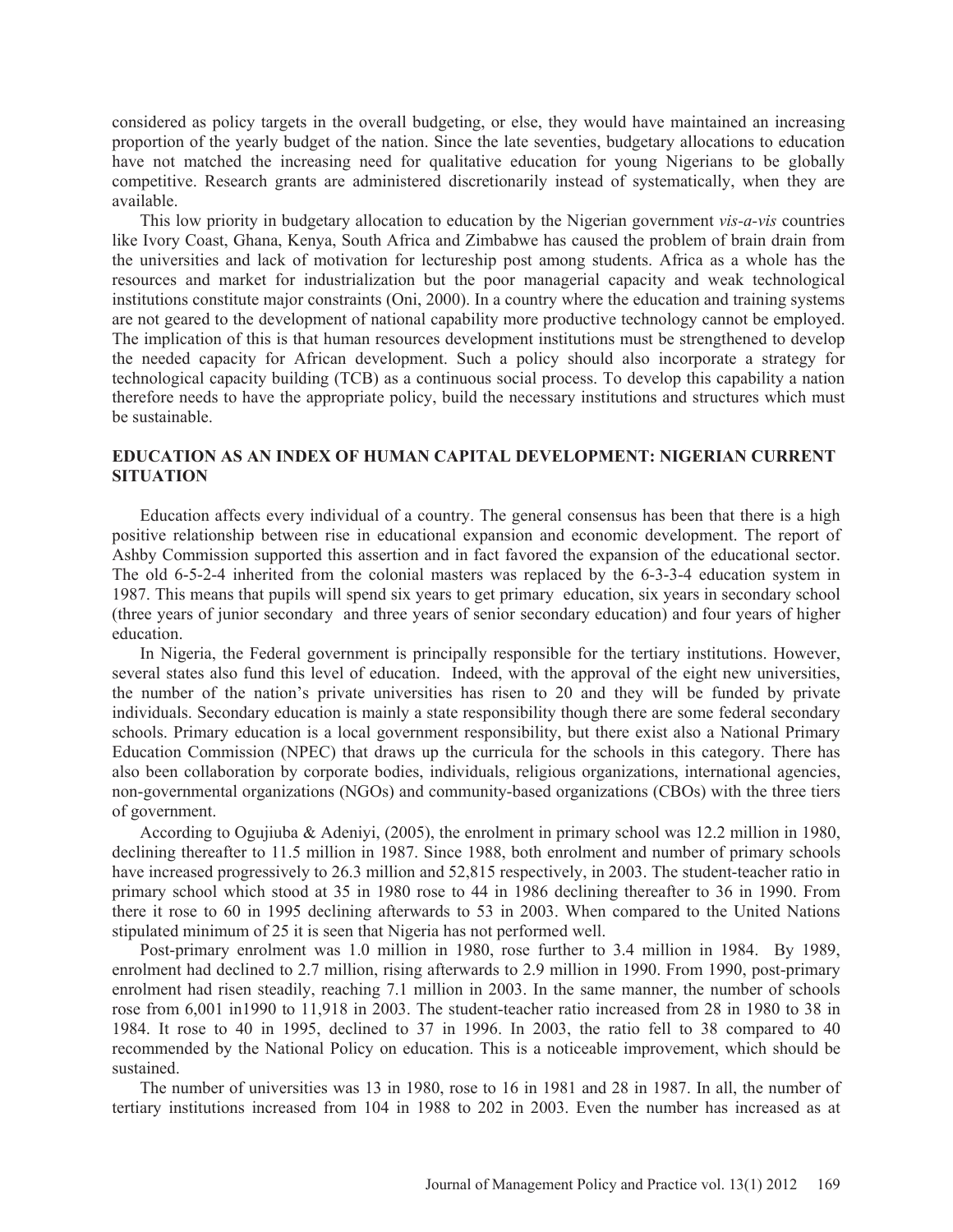present. Similarly, total enrolment rose from 219,119 in 1988 to 1,274,772 million in 2003. However, in spite of the expansion in the educational system, it was accompanied by structural defects, inefficiency and ineffectiveness which affect Nigeria's level of human capital development and utilization. Nigeria's educational system tends to produce graduates who lack job skills for employment than those the economy requires to remain vibrant. This inadequacy resulted in decreasing industrial capacity utilization, rising unemployment, threats of social insecurity by jobless youths. Other problems include inadequate resource input and consequent low output and overdependence on government as an employer of labour. In fact the level of literacy is low. Available statistics show that adult literacy was 50.1 in 1989, rose to 55 in 1993 and 1994. It remained at 57 from 1995 to 2003. This data indicated that about 43% of Nigerians are illiterate, compared to 40% in China, 33% in Zimbabwe, 23% in Indonesia and less than 20% in Brazil and Mexico (UNESCO, EFA Global Monitoring Report, 2002). Though there is a reported increase from 59% to 69% in primary Net Enrolment Rates (NET) in Ghana.

Also on the issue of gender and human resource, there are gender differences in the allocation of human resources in Africa, although these may be largely confined to education. African women are severely disadvantaged in terms of their education. Only 43% of African women are literate compared to 64% of African men (Appleton & Teal, 1998). Girls in Africa are generally also less likely to be sent to school than boys. Gross primary school enrolments are 85% for boys, but only 73% for girls. The Gender Disparity Index (GPI) for Nigeria also favoured male enrolment. However, a comparison of the gender differences in literacy and enrolment shows that gender inequalities in education are falling over time. What may be of increasing concern is the inferior academic performance of girls in many African countries. This is seldom reported in official statistics, but has been observed in countries such as Cote d'Ivoire, Ethiopia, Kenya and Tanzania. There is no presumption that girls are naturally less able: indeed, in countries such as the UK they outperform boys.

The low educational enrolment and achievement of African girls is of particular concern because there is no strong evidence that the returns to education are lower for women. Most analyses of wages find no systematic gender difference in the effects of education. It is possible that education has higher returns in wage employment, so that the return to female education is lower because of African women's lower formal labour market participation. However, this is difficult to establish because it requires a comparison with the non-wage returns education, some of which are hard to quantify. Indeed, it may be that the non-wage returns are more likely sources of external benefits and thus reasons for government support.

#### **THE CHALLENGE OF HUMAN CAPITAL DEVELOPMENT IN NIGERIA**

Nigeria is dismally ranked 151 among the 177 countries rated in the 2004 Human Development Report. Malaysia is ranked 59, Thailand 76, Tunisia 92, South Africa 119, India 127 and Ghana 131. A basic interpretation of this is that, Nigeria is only better off than 26 countries in the measurable human development indices (HDI) and by implication in the quality of life of citizens. The major indices considered in the ranking include: economic performance (Gross Domestic Product (GDP), Gross National Product (GNP), and per capita income), life expectancy, literacy rates, water, nutrition and sanitation status, health risks and technology diffusion and use. It is notorious that life expectancy in Nigeria is as low as 51, that about two-thirds of its citizens are poor; living on under One (1) US Dollar per day, that it is one of the costliest countries to operate industries mainly because of poor infrastructure, that the economy is still largely import dependent and unemployment soar at two digits level; that medical care is at infancy whereas a large number of its citizens are key practitioners in the best health systems abroad, and that confidence in its education system, once among the best in the world, has eroded. The list is on and on. These are symptoms and incontrovertible evidence of the low human capital status of our dear nation, Nigeria.

Nigeria's predicament can be squarely placed on poor human capital development and utilization policies encompassing balanced and progressive educational development and the creation of an enabling environment for the full and useful engagement of products of the education 'system. It should be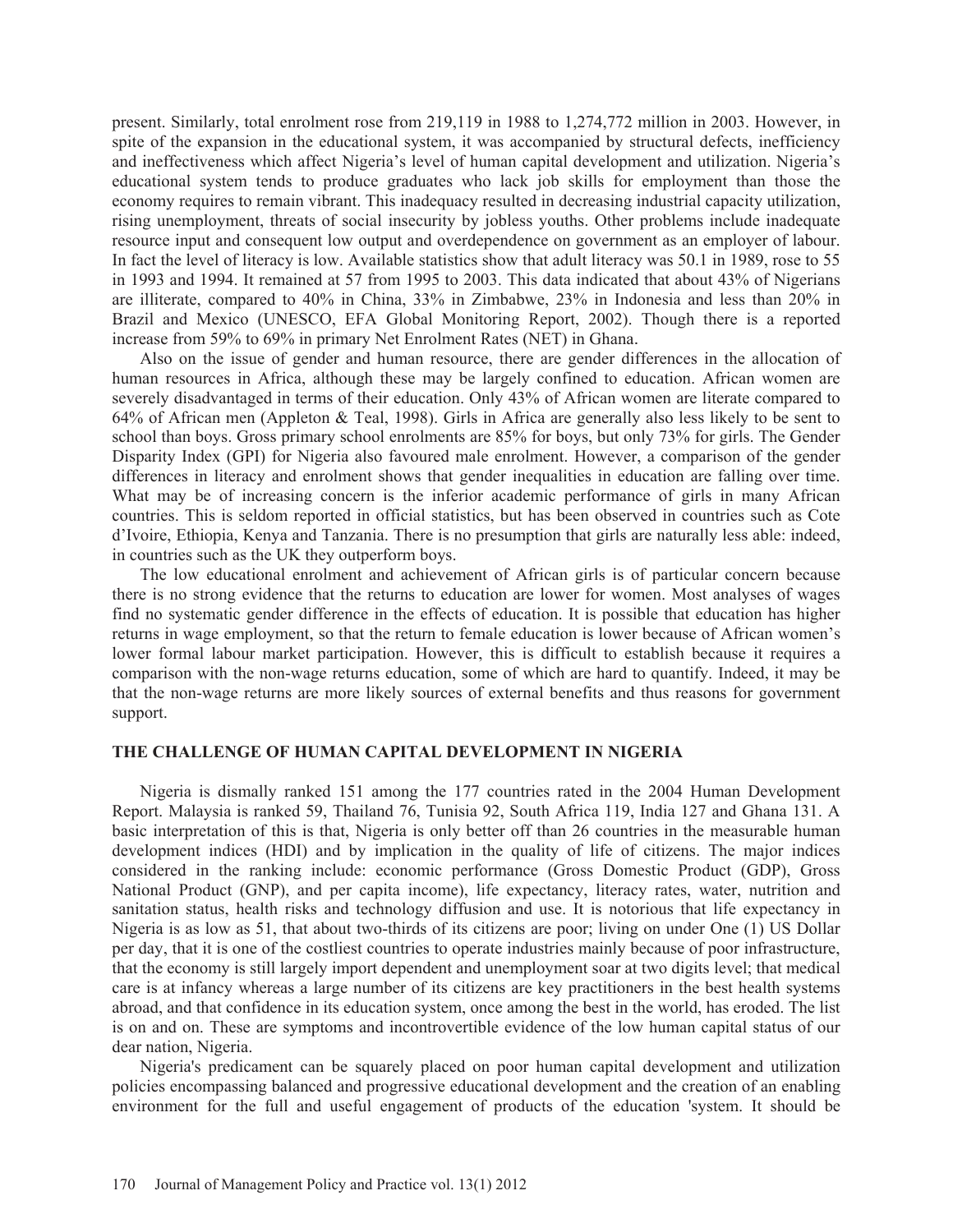emphasized that merely turning out large numbers of graduates is not enough. Products of our educational institutions must be sufficiently skilled, empowered and supported by enabling policies and operating environments to be competent service providers, job and wealth creators. Valuable foreign exchange is expended annually by Nigerians for the education of their children and for medical care in foreign countries which include India and South Africa. In many of these foreign institutions and medical facilities, numerous Nigerians who had their basic training here at home are among the key professionals. These are mainly victims of "Brain-drain" forced either to seek employment or further their careers outside because of the persisting unfavourable harsh working and economic environment in Nigeria.

For comparison, Nigeria, according to estimates has 15 scientists and engineers engaged in research and development (R&D) per million persons; India has 158; Brazil has 168 per million, China has 459, while the United States has 4,103. It is doubtful if Brazil and India graduate as many scientists and engineers annually in proportion to their populations as Nigeria, yet the gap in the number engaged is so wide. According to a National Manpower Board survey, Nigeria lost more than 1,500 professionals to other countries in 1986 alone. In some specialized disciplines, the loss was as much as 70 per cent of the available workforce. UNDP Human Development Report (1996) estimated that more than 21,000 Nigerian doctors are practicing in the United States whereas there is a dearth of medical practitioners in the nation's healthcare system. In fact, the number as of today has increased considerably. This scenario similarly repeats itself in many other disciplines and professions. The gap in the number of professionals trained and produced and the number engaged can be accounted for by "Brain-drain", low capacity utilization and unfavourable working environment. The negative implications and effects of this in Nigeria's development are devastating to say the least.

# **CHALLENGES FACING NIGERIAN UNIVERSITIES IN COMPARISON WITH OTHER STATES IN THE REGION**

The role of universities in human capital development, research and technological innovation cannot be underestimated. All over the world investment in university education is a critical component of national development effort. Nations today depend increasingly on knowledge, ideas and skills which are produced in universities (World Bank, 1998; OECD, 2001). As a nation's knowledge industry, universities increase the productive capacity of the labour force. Since industry and the public sector demand high level manpower the role of the university is to satisfy this demand. However, higher educational institutions in Nigeria are confronted with several challenges.

First is the issue of funding. The funding of Nigerian universities had declined. The effects had been stifling for university administrators, which had led to lack of accountability, misappropriation of public funds, wasteful spending, corruption and misplacement of priorities (Gboyega, 1996; Onyeonoru, 2001, 2002). Compared to other developing countries in Africa with increase in educational spending, Nigeria has maintained a very low percentage of budgetary allocation to education. The percentage proportion of actual to budgeted expenditure was almost 100 percent in Zimbabwe in 1990 and 1993 respectively. This was followed by Kenya with 90.1% in 1990 and little over 94% in 1993 and 1995 respectively. The former apartheid South Africa also increased its actual to budget expenditure from almost 90% in 1990 to 94% in 1995. Nigeria on the contrary performed not only comparatively worse than these other countries but its ratio of actual to budget expenditure on education actually declined from 85% in 1990 to about 77% in 1993 and 1995 respectively (UNESCO, Statistical Yearbook, 1997). In another vein, World Bank (1999), indicated that the educational spending in Botswana, rose from 6.0 1980 to 10.4 in 1996; Ivory Coast from 7.2 in 1980 to 7.7 in 1990; Ghana from 3.1 in 1980 to 3.3 in 1995; Kenya from 6.0 in 1980 to 7.1 in 1995; and South Africa from 6.0 in 1980 to 7.9 in 1995. In the case of Nigeria educational spending nose-dived from 6.0 in 1980 to 1.2 in 1985 and subsequently declined steadily to a dismal 0.9 in 1995.

Given the above scenario, it is not a surprise that the problem of brain drain, industrial strikes and decline in enrolment for graduate studies is the rule and not the exception in Nigerian universities today. Today the Nigerian university system continues to suffer from intellectual hemorrhage created by the problem of brain drain (Mbanefoh, 1992). The implication of this development is that because of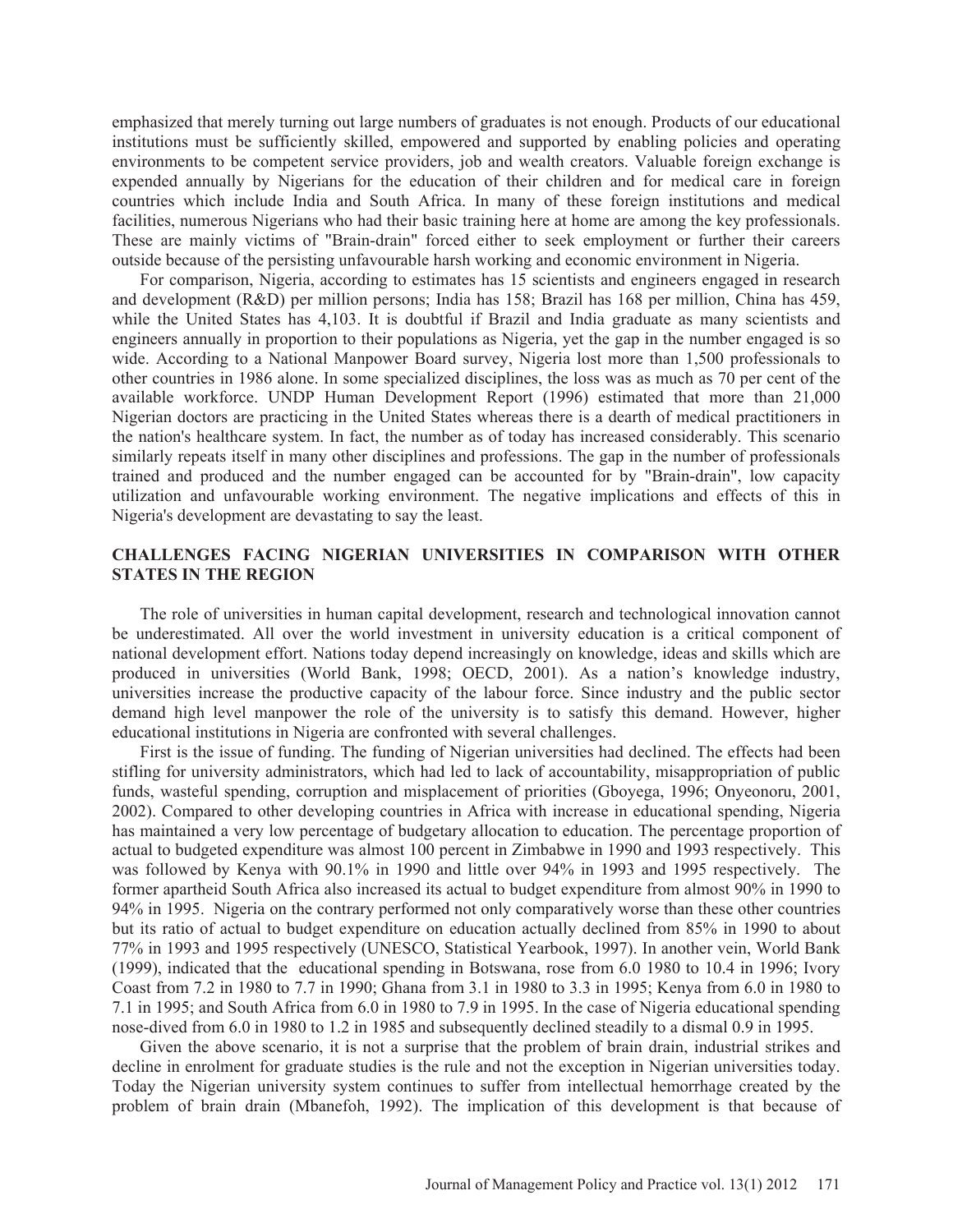emigration of technological know-how, the economy cannot grow. Many good students who probably would have enrolled for graduate courses in the critical disciplines to promote the necessary social capability in Nigeria have no teachers to guide their studies. Thus, the much needed intellectual capacity for the future cannot be built.

Again this problem of declining finances to the universities is pervasive all over the African continent (African Development Bank, (ADB), 1998 p. 149) According to the ADB published report on African Development Indicators, the organization concludes that the achievements of African universities are constrained by poor funding in the context of rising resource requirements and escalating inflation. This situation further explains part of the human capital flight from the continent (African Development Bank (ADB), 1998, p. 114).

Second is the of lecturer/student ratio. According to UNESCO Statistical Yearbook (1997) and Federal Office of Statistics (1995), we have the ratio of 1:8 for Kenya and Zimbabwe, while Ethiopia, (1:18), Nigeria, (1:19) and South Africa (1:28.5). Using the above ratios as indicators of part of the responsibilities of university lecturers in the five African countries, it becomes obvious that the average university lecturer in Ethiopia, Nigeria and South Africa carries much heavier burden than his counterpart in Kenya or Zimbabwe. For example, the case of Nigeria may even be worse because of the constraints under which the academic staff in this country is forced to work (Mbanefoh, 1992; Bangura, 1994, Yesufu, 1996). Consequently Yesufu concludes that the quality of graduates is so poor that their impact on the national economy in terms of productivity is generally below the required standard for a developing economy. As a result of lack of qualified academic staff the enrolment for graduate studies has also declined, concludes Yusufu (1996 p. 208). Some lecturers actually teach two or more courses more than that in a semester. Even worse, many lecturers teach for many years with sub-doctorate degrees. The Nigerians universities can no longer attract young bright minds. This has seen the rein of veterans well-beyond-retirement-age teachers anchoring the system.

Third, the impact of the economic reform programme on the universities has been very grave. The human capital that is lost to the universities has been applied in other sectors of the economy (Bangura, 1994; Yesufu, 1996). The lecturers who left the universities have adopted a number of strategies to adapt to the impact of the reform. As a group of professionals they have, through their trade union the Academic Staff of Union of Universities (ASUU), expressed feelings of alienation and deprivation. They have often embarked on industrial strikes which have affected the lives of their students. These strikes have been over issues of salaries, fringe benefits, job satisfaction and self actualization. The Nigerian university system today is unattractive to any young and ambitious man and woman relative to their counterparts in other West African states.

## **IMPLICATIONS FOR NIGERIA'S DEVELOPMENT**

Nigeria's ambitious aspiration to become one of the world's top twenty economies by the year 2020 (Vision 20: 2020) may not be achievable if the country fails to develop its huge resource of human capital. Nigeria is lagging behind in its human capital development. It is not possible to drive economic and social development when you do not have a literate critical mass as it is the case in Nigeria today. Though we have a large number of educated Nigerians in Nigeria and in Diaspora but to achieve its ambitious economic transformation, the nation has got to identify these folks, educate or re-educate and attract more and finally be able to retain or sustain them.

Also, mere recognition of human capital as a natural resource is meaningless. Natural resource is worthless if it's not harvested. Like in many poor countries, educational constraints or the underdevelopment of human resources with the critical skills often have a substantial negative impact on productivity, managerial effectiveness, firm operations and output. This is the position in which Nigeria is most likely to find herself in this current global economy. With the lack of competitiveness in many economic spheres especially information management, the only asset that Nigeria has and with which she can compete favourably in the global market is its human resources. Unfortunately, many of these are in other countries developing the social capabilities of their host nations. At home, the universities are in a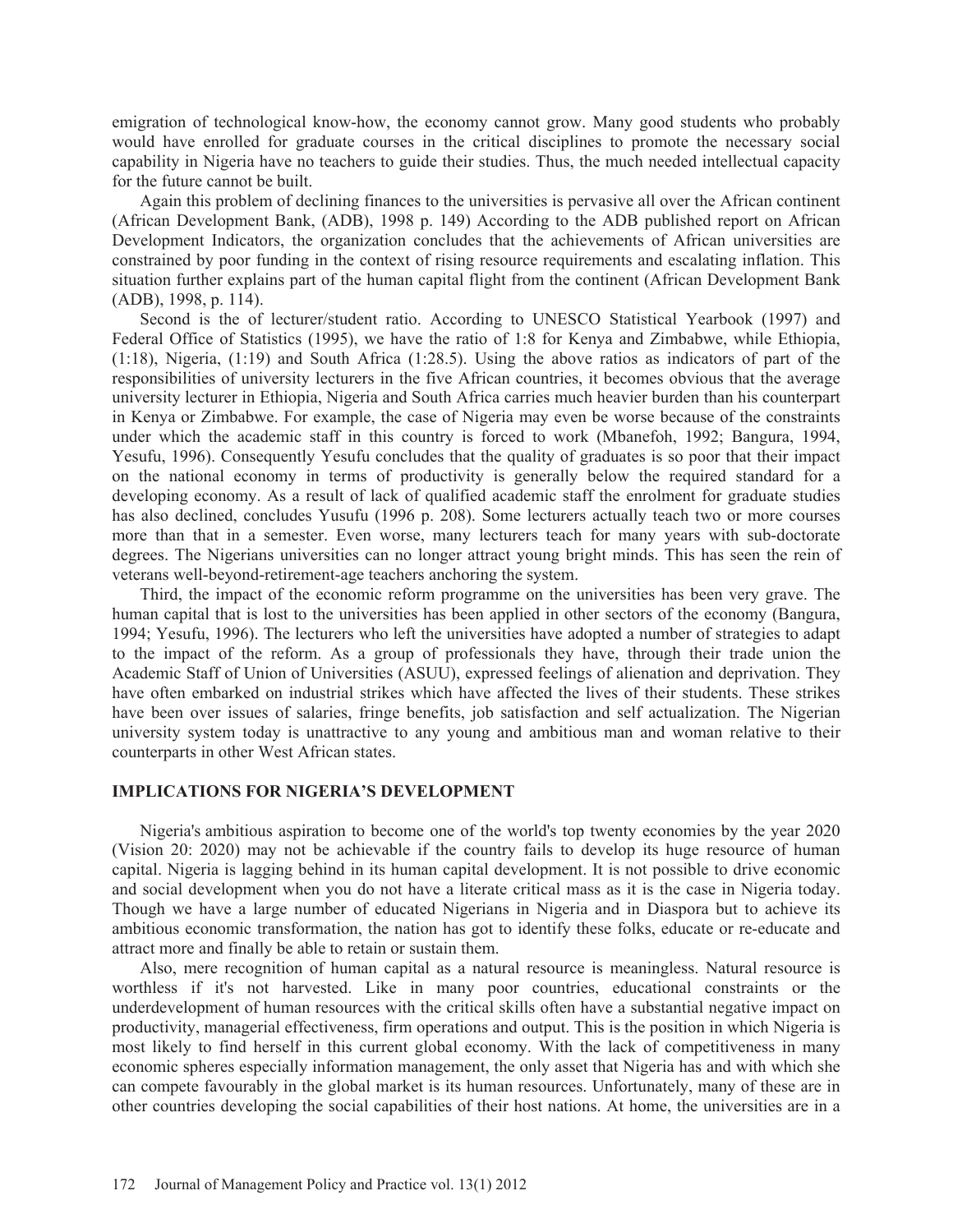state of crisis. The analysis of the problems confirms the hypothesis that a structural and dynamic relationship exists between the university system and the political and economic environment. It also further demonstrates the extent to which the use of resource allocation power can affect the performance of an entire system. Brain drain is a product of bad governance. It is also a product of structural inequity in the political economy of African states, where those who control state powers aggregate economic power to themselves through corruption.

While some of these problems are endogenous to the universities, others are caused by exogenous factors. The continuous decline in the performance of the university is pervasive. It runs through absence of critical teaching/research personnel, lack of facilities, lack of textbook, poorly equipped libraries and laboratories. Poor motivation due to inadequate incentive for workers is also a major problem. In this very depressing situation, the process of teaching, research, publication and knowledge development has no relevance to the challenges of the present global market. These are some of the implications of the realities of the present day university education in Nigeria.

#### **RECOMMENDATIONS**

For the Nigerian universities to have social relevance in the global market, the entire educational system needs to be overhauled. Beginning from the primary level, the entire citizenry should be exposed to education either formally or informally. For the older generation for whom primary education was too late, special literacy programmes must be organized at the village level and made obligatory by law. The content of the secondary school curriculum should be biased in favour of science. If this is achieved, tertiary education is bound to be similarly biased (Ozoro, 1982).

The success or failure of development policies depend on the quality of people who design the policies and manage the policy environment. Policies for capacity building in the knowledge industry will hinge on the existence of a well-educated labour force in the sector. Hence, to be effective, university education reform requires that the development of human capital through graduate education in science and technology should constitute the core of overall national development strategy (Verspoor, 1990). Through appropriate national economic policy package of incentives the migration stream of intellectuals can be damned, while return migration of high level manpower can be further enhanced by the government.

Nigerian institutions must develop some specialized capabilities that are now missing: this is consultancy/research and development expertise that meet the needs of the growing oil sector, chemical industry and the machine tools companies. There is an urgent need to redirect the focus of some research institutes so that they can make their research facilities available to the universities in their area of location for the purpose of collaborative research to meet the need of industry. These new developments will require new policy co-ordination strategies between the departments of government concerned with the funding and supervision of the institutes and the universities.

Developing and sustaining the universities can require enormous amounts of financial resources, thus one of the prerequisites for ensuring this development is the adequate budgetary provision targeted at the advancement of knowledge in specific fields, but the government may not be able to provide all the resources required by the universities. This therefore calls for the adoption of specific strategies for exploiting alternative sources of revenue by the institutions themselves.

Increased funding of the universities by the government should be a top priority in budget allocation. This will provide adequate resources for the maintenance of decaying infrastructures, procurement of new equipment, books, journals, chemicals and other learning inputs, the Nigerian government should address and review all the various policies that have triggered the migration stream of academicians from the universities. The frequent harassment, arrest, and dismissal from work of leaders of the Academic Staff Union of Universities which was in vogue under the military government should stop in a civilian dispensation.

The universities themselves should adopt a number of strategies within the campuses. Government alone cannot adequately fund the universities because of the lack of predictability in resource flow. In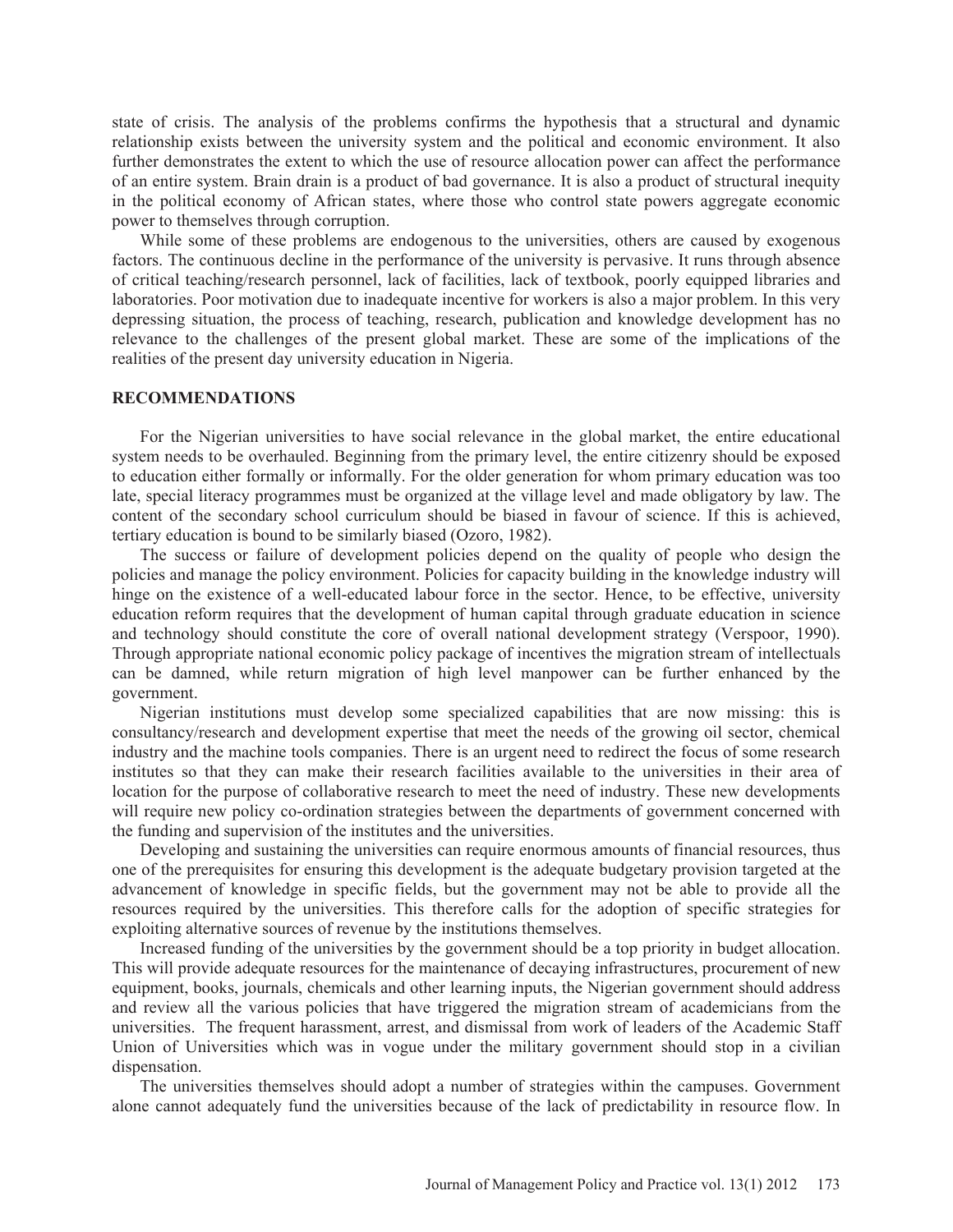other words, the financing of the universities should not be tied solely to the revenue profile of the government. The universities should begin to aggressively market its research and development potentials to industry, government and other bodies. Each university should establish a University-Industry Research and Development Co-ordinating Unit. This unit would serve as a technology transfer link between the university and industry. Departments within the universities should also be encouraged to embark on consultancies in order, not only to generate revenue but also to provide exposure for the students to acquire practical experience. By getting necessary support from its external environment and combining the benefits with internal efforts to help itself the Nigerian university of the next century would be in a much better position to fulfill its statutory and social mandate to the nation, that is, build capacity and motivate its intellectuals to stay within the country.

# **CONCLUSIONS**

On this note, it is wise to admit that there is a big problem. The government's failure to solve this problem will ultimately result in a society full of a seriously diminished quality-of-life stemming from an enormous gap between a minority of haves and a majority of have-nots that will undermine the basis of civil society and our democracy. This can be achieved by building the skills of youth and incumbent workers, and stopping the leakage of people out of the labour market. For education to contribute significantly to development, it must be of high quality to meet the skill-demand needs of the economy. Education is highly instrumental and even necessary to improve the production capacity of any nation, especially Nigeria.

For Nigeria to meet the human capital development challenges of the 21st century and beyond, the gaps and flaws of the education system need to be urgently addressed. This is a prerequisite to revamping and repositioning the system to leverage national development. It calls for drastic and far reaching reforms in educational policies and programmes. Such reform policies and programmes must target attaining increased stake-holding, extended partnerships and collaboration in educational development. Education policy formulation, planning, implementation, funding and quality assurance should as much as possible involve all key stakeholders including the private sector, the communities and the civil society. The planned strategies by the government in the education and health sectors in the NEEDS document should be fully carried out with reports provided of progress made at each stage. Also, government should increase not just the amount of expenditure made on education and health sectors, but also the percentage of its total expenditure accorded to these sectors. The ten percent benchmark proffered by the present national plan should be adopted. Only through well-planned policies, can Nigeria begin to fully benefit from human capital development such that it enhances economic performance and growth.

### **REFERENCES**

Adams, D.K. (1977). Development Education. *Comparative Education Review*. Vol.21 No.2 &3 June/ October; pp.296-310

Adamu, P.A. (2003). "The Impact of Human Capital formation on Economic Development in Nigeria: An Error correction Approach". In: Human Resource Development in Africa: Selected Papers for the Year 2002 Annual Conference, The Nigerian Economic Society (NES), Part Two, pp.53-77.

Adedeji, A., Rasheed, S., and Morrison, M. (Eds.) (1998). The Human Dimension Africa's Persist Economic Crisis. United Nations Economic Commission for Africa*.* Hans Zell Publisher, Pp. 377-391.

Adelemo. I. A. (2001) "Higher education in Nigeria: Institutional inadequacies system performance and sustainability". *The Nigerian social scientist* Vol.4 No.2, pp.23- 29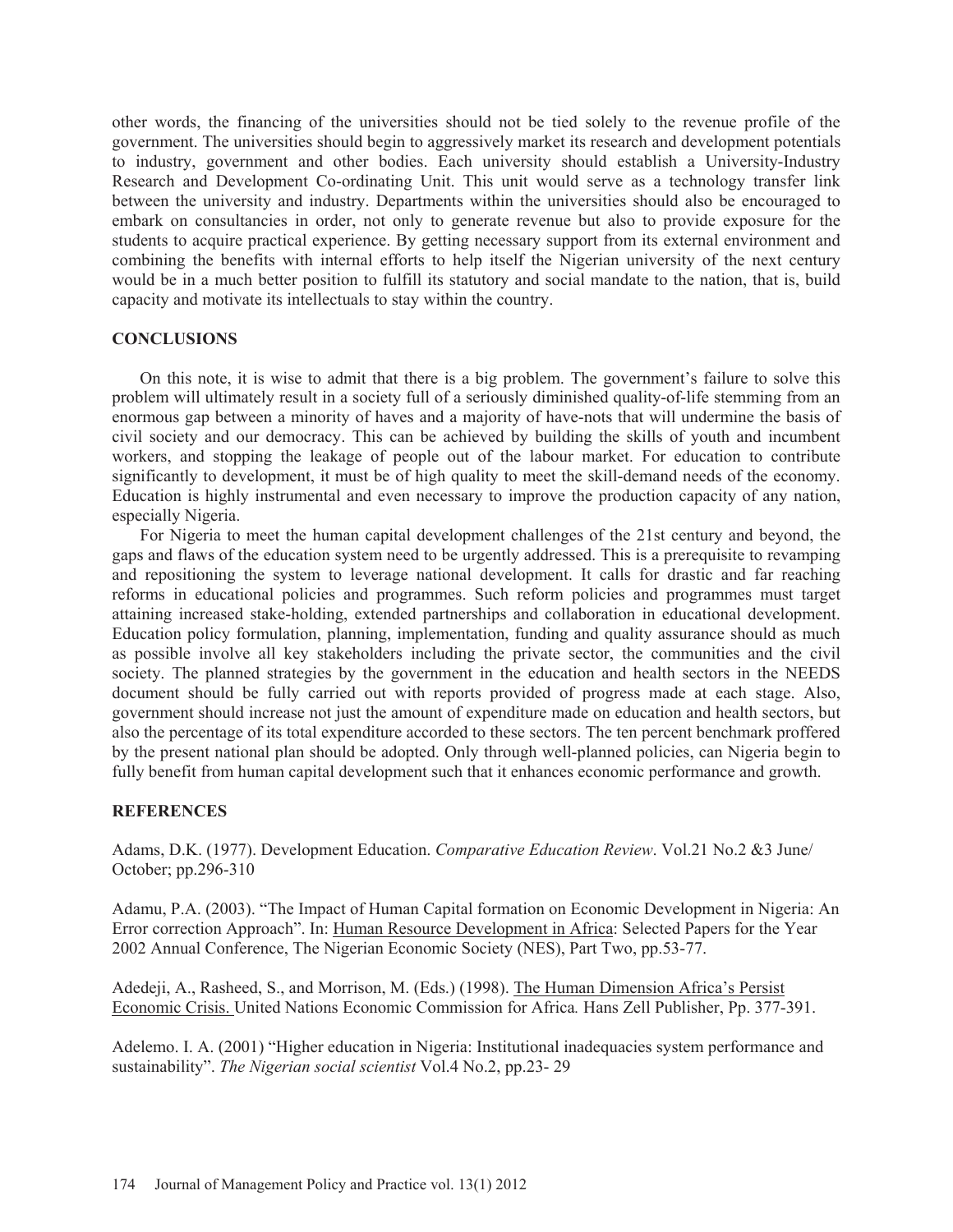Aigbokhan, B., Imahe, O., and Ailemen, M. I. (2007). 'Education Expenditure and Human Capital Development in Nigeria: Any Correlation so far', *Research Paper*, Ambrose Alli University.

Ajuzie, M.V. (2001). A concise history of education in Nigeria: issues and new challenges. Akoka Lagos: Nigeria. Time Publications

Ali, .(1999). Academic standard of extension and satellite programs of Nigeria Universities: Management and Control. University of Nigeria Nsukka

Appleton S. and Teal F. (1998).'Human Capital and Economic Development', *Economic Research Paper*, No. 39.

Babalola, A. (1998). *The Guardian online* (Dec 2005)

Bangura, Y., (1994). 'Intellectuals, Economic Reform and Social Change: Constraints and Opportunities in the Formation of a Nigerian Technocracy', *Development and Change,* 25, 2, pp. 261-305.

Daily Independent on line March 14, (2006).

Federal Office of Statistics (FOS) (1995). Annual Abstracts of Statistics. Lagos.

Gboyega, A. (1996) (ed.) Corruption and democratization in Nigeria. Lagos: Friedrich Ebert Foundation.

Griffin, K. and Knight, J.B. (1990). Human Development and the International Development Strategy for the 1990s. Macmillan: Basingstoke.

Harbison, F. (1973) Human Resources as the Wealth of Nations*.* New York: Oxford University Press.

Igbuzor, O. (2005). Review of Nigerian Millennium Development Goals 2005 Report. Action Aid International Nigeria.

International Standard Classification of Education (1997) UNESCO.BPE-98/WS/1

Jhingan, M.L. (2005). The Economics of development and Planning (Thirty Eight Edition), Vrinda Publications (P) Ltd. Delhi, India.

Kerr, C. (1993). "Universal issues in the development of higher education". In J.B.Balderston & F.E. Balderston (eds.), Higher Education in Indonesia: evolution and reform (pp.19-35). Berkeley: Center for studies in Higher Education, University of California.

Levin, H.M. (1974). "Educational reform and social change". *Journal of Applied Behavioral Science*. Vol. 10, no 3, pp304 -320.

Marvin. W. P, & Dill, D.D. (1977). "Understanding the competitive environment of the postsecondary knowledge industry". In. Marvin W. P, Dill, D.D; and Mets, L.A. (Edits.). Planning and Management for a Changing Environment San Francisco, CA: Josse - Bass Pub (pp.3-29).

Mbanefoh, N., (1992). 'Dimension of Brain Drain in Nigeria: A Case Study of Some Critical High Level manpower Wastage in UCH, Ibadan, *NISER Monograph* No. 8.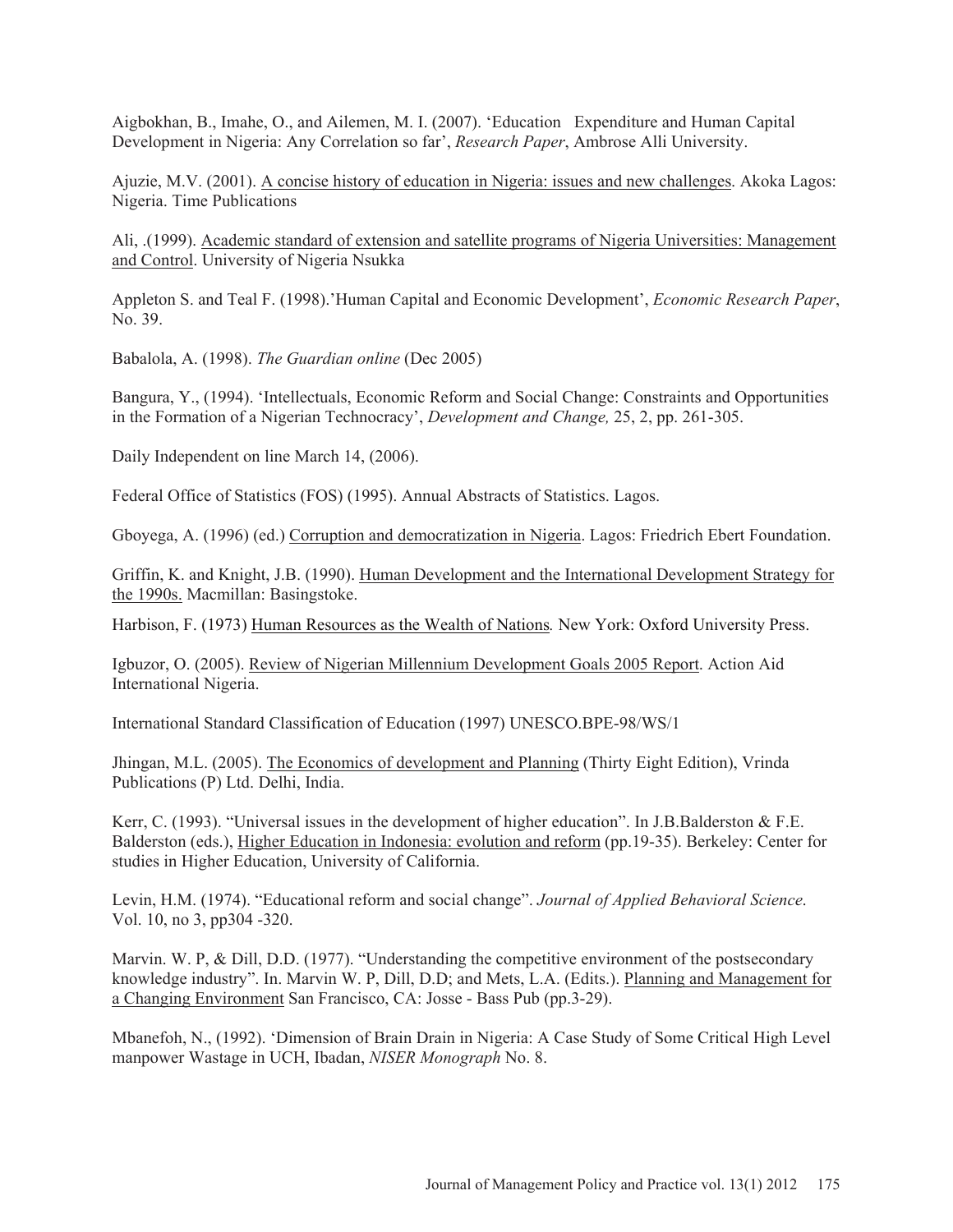Moja, T. (2000). Nigerian education sector analysis: An analytical synthesis of Performance and main issues. Washington DC: World Bank.

National Policy on Education (1988).

Odimegwu, F.B.O. (2005). 'Meeting the Challenges of Human Capital Development: The case for Reforms in our Educational Policies and Systems'. A paper presented at the  $3\hat{4}^{th}$  Convocation of the University of Nigeria, Nsukka.

Odetunde, C. (2004). 'The state of higher education in Nigeria'. Retrieved- (4/2/2004) http://www. Nigeriadeltacongress.com/article/state-of higher education

Okebukola, P. (2002). The state of university education in Nigeria. National University Commission, Abuja Nigeria

Okojie, C.E.E (1995). 'Human Capital Formation for Productivity Growth in Nigeria'. *Nigerian Economic and Financial Review*: June pp. 44-5.

Ogujiuba K. K. and Adeniyi, A. O. (2005). 'Economic Growth and Human Capital development; The Case of Nigeria', *Research Paper*.

Olujuwon, O.T. (2004). Education in Nigeria: A futuristic perspective. Central Educational Service, Lagos Nigeria.

Oni, B. (2000). 'Capacity building efforts and brain drains in Nigerian Universities'. A paper presented at the Regional Conference on Brain Drain and Capacity Building in Africa, 22 – 24 February, 2000, Addis Ababa, Ethiopia.

Onyekakeyah, L. (2005). 'University education and challenges'. *The Guardian Newspaper*. Retrieved September 20, 2005.

Onyeonoru, I. (2001). "Civil society and corruption: state policing or policing the state?" *Nigeria Journal Of Psychology –Journal of the Nigerian Psychological Association*, Vol. 18, no. 2, July, pp. 46-62.

\_\_\_\_\_ (2002). "Anomie and workplace deviance: a sociological analysis of bureaucratic corruption in Nigeria": in Uche Isiugo-Abanihe et al. (eds.), Currents and Perspectives in Sociology. Ibadan: Malthouse.

Organization for Economic Co-operation and Development (OECD) (2001). The Well- Being of Nations: The Role of Human and Social Capital. Paris: OECD.

Ozoro, O. (1982). 'Problem Areas in Nigerian Education: The School Curriculum - Technology in Secondary Schools ', *Nigerian Journal of Technical Education* 1, 2, pp. 5-11.

Rastogi, P.N. (2002). 'Sustaining enterprise competitiveness –is human capital the answer'. *Human System Management*.19 (3), 193-203.

Salmi, J. (2001). 'Tertiary education in the 21st century: challenges and opportunities'. *Higher Education Management* 13: 2,105-129